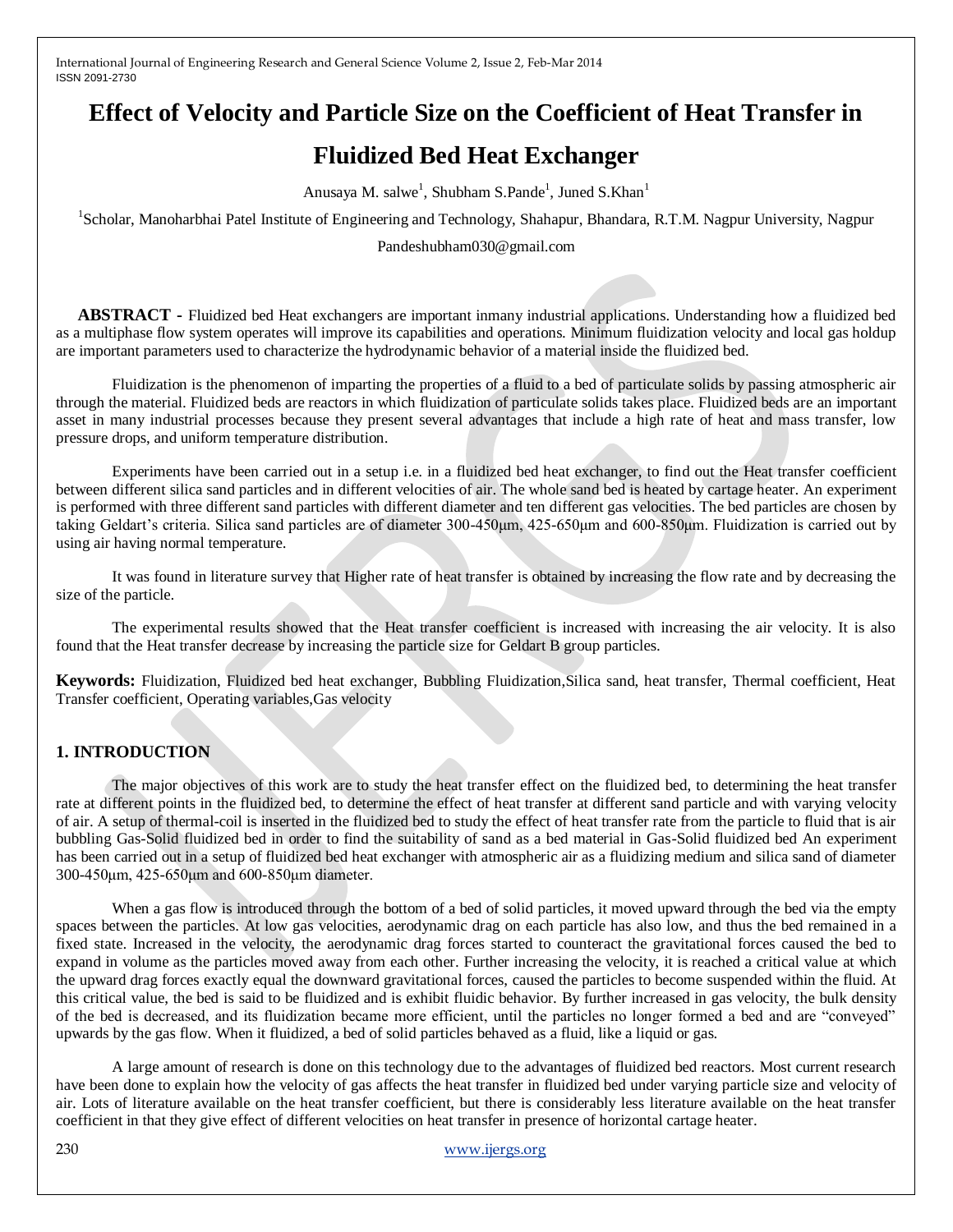

#### **Figure1: schematic drawing of a fluidized bed**

Anusaya M. Salwe, 2013 made her study on Local heat transfer coefficient around a horizontal heating element in gas-solid fluidized bed and concluded that the heat transfer rate is observed maximum at the 0 degree and minimum at 180 degree from the bottom of the chamber. They also carried out experiments in a laboratory gas-solid fluidized bed heat exchanger. Heat transfer coefficient between immersed heated tube and bubbling fluidized bed is found experimentally around a tube. An experiment is performed with three different particle diameter and ten different superficial gas velocities. The bed particles used were Geldart B silica sand particles of diameter 200<sub>um</sub>, 350<sub>um</sub> and 500<sub>um</sub>. Fluidizing media used was atmospheric air. The experimental result shows that Heat transfer coefficient is increase with increase in the air velocity and it is found to be decreased by increased in the particle size for Geldart B group particles. G.K.Roy& K.J .R. Sarma(1970) concluded that the heat transfer in fluidized bed is by convection. Francesco Miccio, Andrea De Riccardis, Michele Miccio (2009) determined the heat transfer coefficient for bubbling fluidized bed. Araí A. BernárdezPécora and Maria Regina Parise, (2006) concluded that Heat transfer coefficient increases with the solid particle mass flow rate. Jelena N. Janevski, BranislavStojanović, (2004) concluded that thermal conductivity depends on the intensity of mixing and heat transfer rate is higher in axial direction than radial direction.

#### **2. EXPERIMENTAL PROGRAMME**

The two-dimensional fluidized-chamber (shown schematically in Fig. 1) is 150 mm in length, 120 mm width and 800 mm tall (internal dimensions), constructed of 1 mm thick galvanized sheets. This fluidizing air is regulated by butterfly valve before passing through a sintered-metal plate distributor. Metal distribute plate is fixed in between fluidizing chamber and lower rectangular funnel. Pressure drop across the distributor is sufficiently high that at most fluidizing conditions it exceeds the pressure drop over the rest of the bed.

Fluidized bed heat exchange chamber contains bed of sand particles which is of same dimension as that of fluidizing chamber; the height of sand bed is 120 mm with inserted cartage heater (thermal coils<sup>7</sup>) as well as systems of air supply, and heat supply from the dimmer stat<sup>8</sup>. The heating coil is located 100 mm above from the bottom of the fluidized bed. The heater has dimension of 15 mm diameter. The surface of the active side of the heater is inserted in the sand particles. Air enters from the blower<sup>1</sup> and is transferred through the pipes towards the nozzle<sup>6</sup> connecting the distributor plate in the fluidized bed and the blower pipeline. Quartz sand<sup>3</sup> with diameters in the range of 300-450µm, 425-650µm and 600-850µm was employed in fluidized bed. The power of the heat exchanger can be varied using a dimmer stat.

Air from the blower is supplied from the atmosphere and ambient temperature and pressure. The air from the blower is connected through a butterfly valve where the velocity of the air coming can be controlled.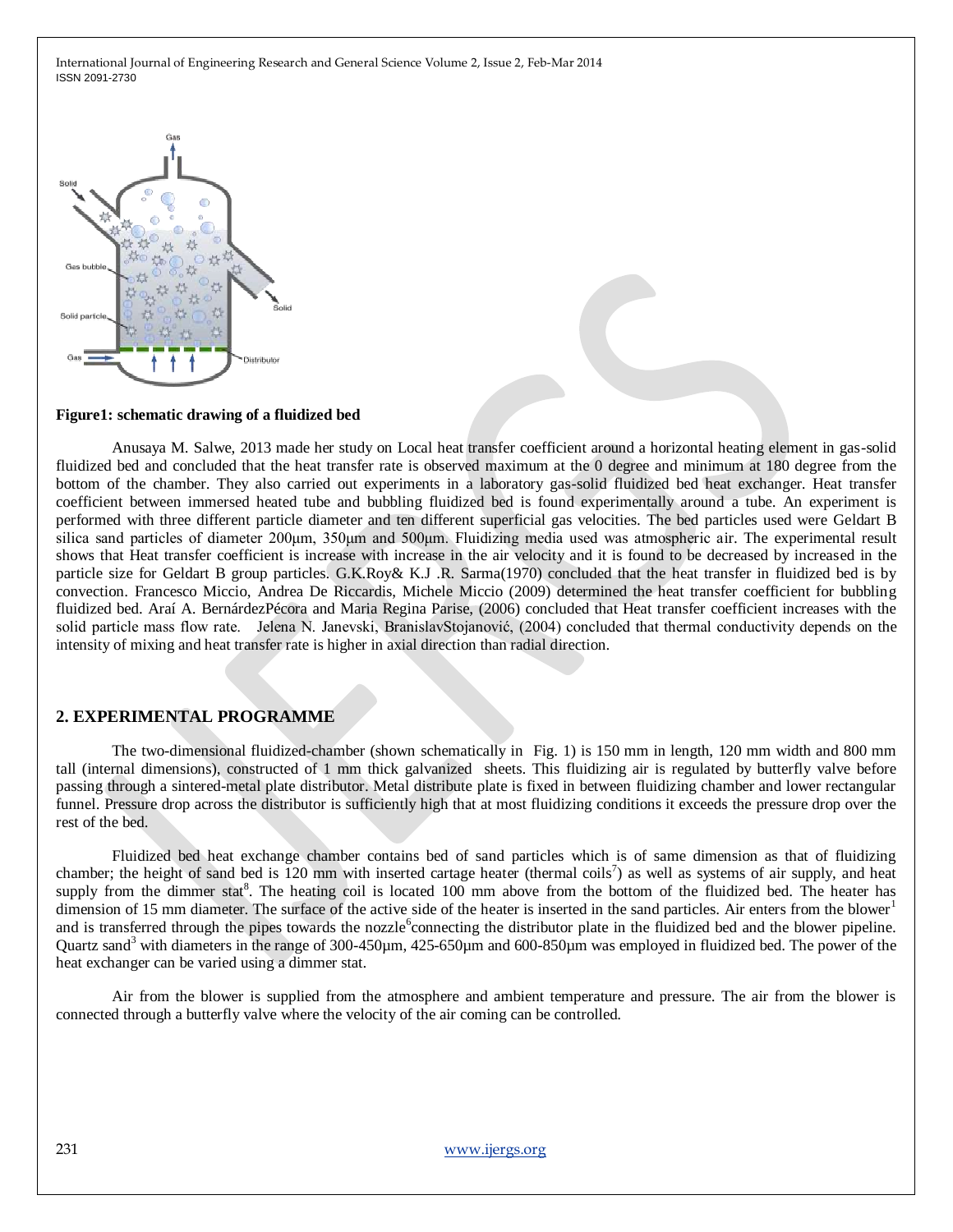

### **Figure 2: General Experiment setup**

(1.Blower, 2.Fluidised bed chamber, 3.Be particles, 4.Support, 5.Valve (butterfly valve),

6. Distributor plate setup, 7.Thermal coils (with fins and without fins))

Readings are taken by taking one sand particle at different velocities. All the readings are taken at a steady state. Likewise all the readings are taken for different sand particle, with varied velocity of air.

### **2.1 INSTRUMENTATION**

In the setup, different 4 number of k type thermo couples are attached to the chamber in contact with sand bed, for getting different temperature reading from different places of fluidized bed. 2 more thermo couples are attached on the upper and lower surface of cartage heater for giving the temperature reading. A Voltmeter and Ammeter is used to vary the voltage and current. A blower of the capacity  $1.5 \text{ m}^3/\text{min}$  is used to supply compressed air to the fluidizing column through diffuser and distributor plate. A butterfly valve mounted over an inlet pipe allows regulating the rate of flow of air. A differential manometer is connected across an orifice meter. Readings of the manometer is calibrated to get the velocity of the inlet air. Another differential manometer is connected to the fluidizing medium to find the pressure drop across the column.

### **3. RESULTS**





232 [www.ijergs.org](http://www.ijergs.org/)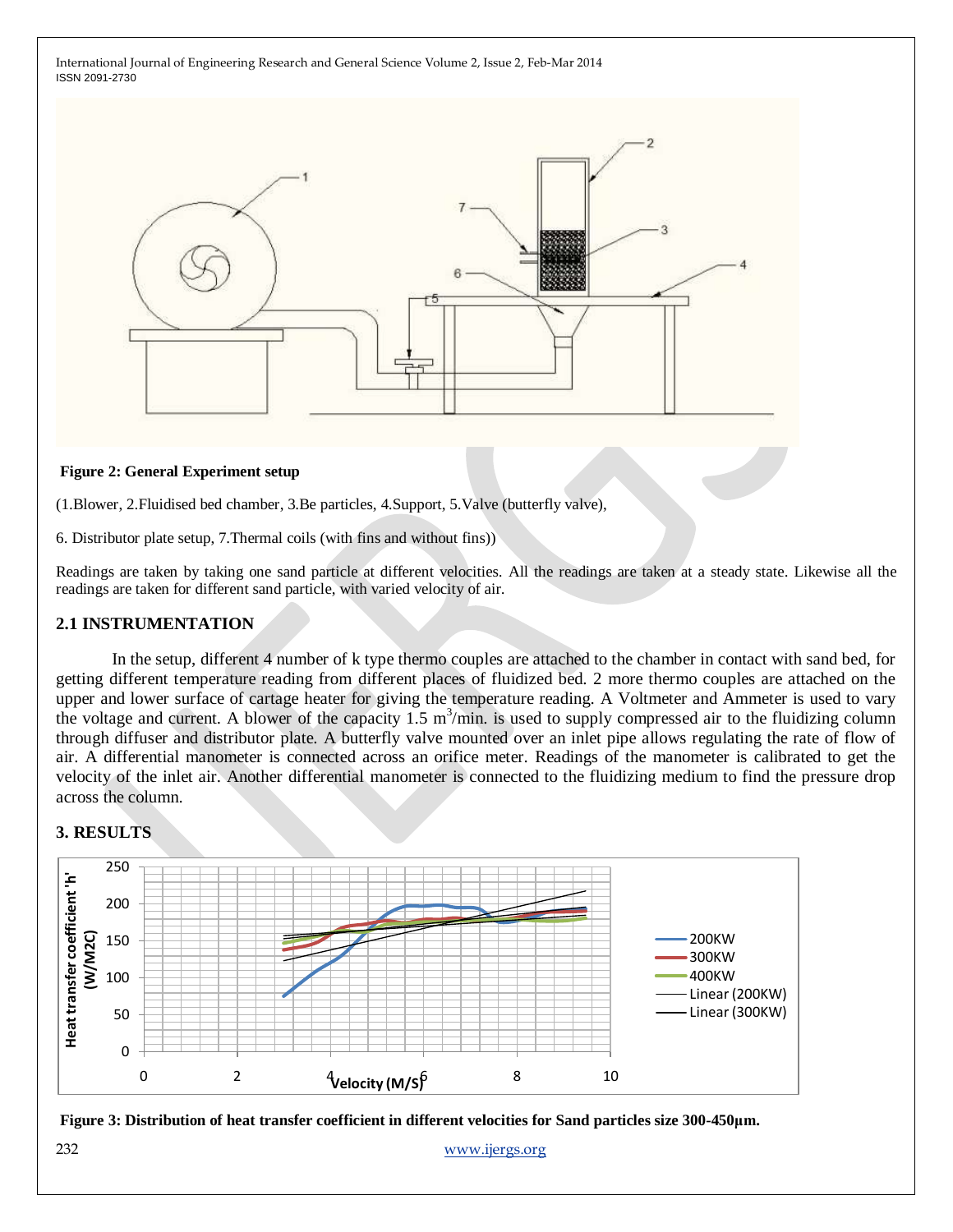



**Figure 4: Distribution of heat transfer coefficient in different velocities for Sand particles size 425-650μm.**





## **4. CONCLUSIONS**

- [1] Silica sand is having good fluidizing properties.
- [2] The overall heat transfer coefficient h increases with increase in velocity and as the particle size increase, the heat transfer coefficient decreased. This is proved in fig.3, 4 and 5.
- [3] Heat transfer coefficient between heated tube and silica sand varies between 80 to 250 W/m<sup>2</sup>K.

## **ACKNOWLEDGEMENT**

[4] This work is carried out at the Mechanical Department, Manoharbhai Patel institute of Engineering and technology, Shahapur, Bhandara, Maharashtra.

### **REFERENCES:**

[1] Prof Antonia D'Alessi "Investigations on Heat Transfer Between a Bubbling Fluidized Bed and Immersed Tubes for Heat Recovery and Power Generation"from*Istituto di RicerchesullaCombustione - C.N.R., Napoli - ITALY* (2009)